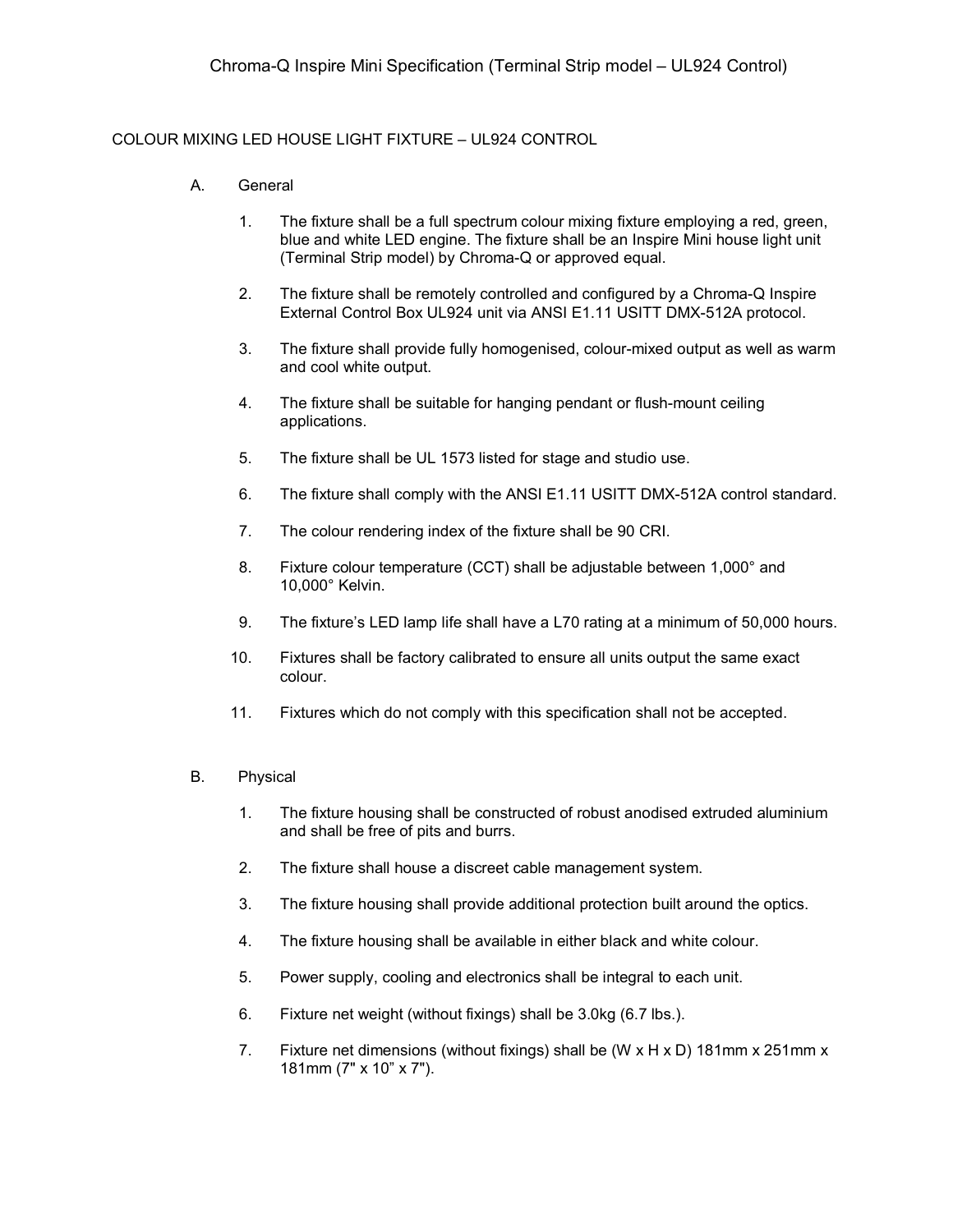- 8. The fixture shall include a built-in mounting bracket with a 12.7mm (1/2") diameter hole.
- 9. Optional accessories available shall include but not be limited to:
	- a. top hat/snoot (either black or white colour).
	- b. yoke mount kit (either black or white colour).
	- c. barndoor (either black or white colour).
	- d. blind sloped ceiling kit 0° to 15° angle (either black or white colour trim).
	- e. blind sloped ceiling kit 20° to 30° angle (either black or white colour trim).
- C. Agency Compliance and Environmental
	- 1. The fixture shall be UL Listed and shall be so labeled.
	- 2. The fixture Approvals shall include the following: CISPR 22/EN55022 & CISPR 24/EN55024, ICES-003 Issue 4:2004 / FCC Part 15 Subpart B:2010, CSA C22.2 No. 166-M1983: R2008, UL 1573:2003 (R2010), IEC 60598-2-17.
	- 3. The IP rating of the fixture shall be IP20 for dry location use.
- D. Thermal
	- 1. The fixture shall be cooled via natural convention without the aid of fans.
	- 2. The fixture shall operate in an ambient temperature range of  $0^{\circ}$ C (32 $^{\circ}$ F) minimum, to 40° C (104°F) maximum ambient temperature.
	- 3. The fixture shall provide automatic protection to reduce the output when the internal temperature reaches the maximum limit due to extreme ambient temperature conditions.
- E. Electrical
	- 1. The fixture shall be equipped with an internal power supply.
	- 2. The power input rating of the fixture shall be 100V to 240V 50/60 Hz 120VA.
	- 3. The power supply shall have a power factor of 0.9.
	- 4. The fixture's maximum power consumption shall not exceed 75W @ 230V.
	- 5. The fixture's stand-by power consumption shall be 2W @ 230V.
	- 6. Fixture input power shall be via terminal block connection.
	- 7. The fixture requires power from a constant non-dim power source.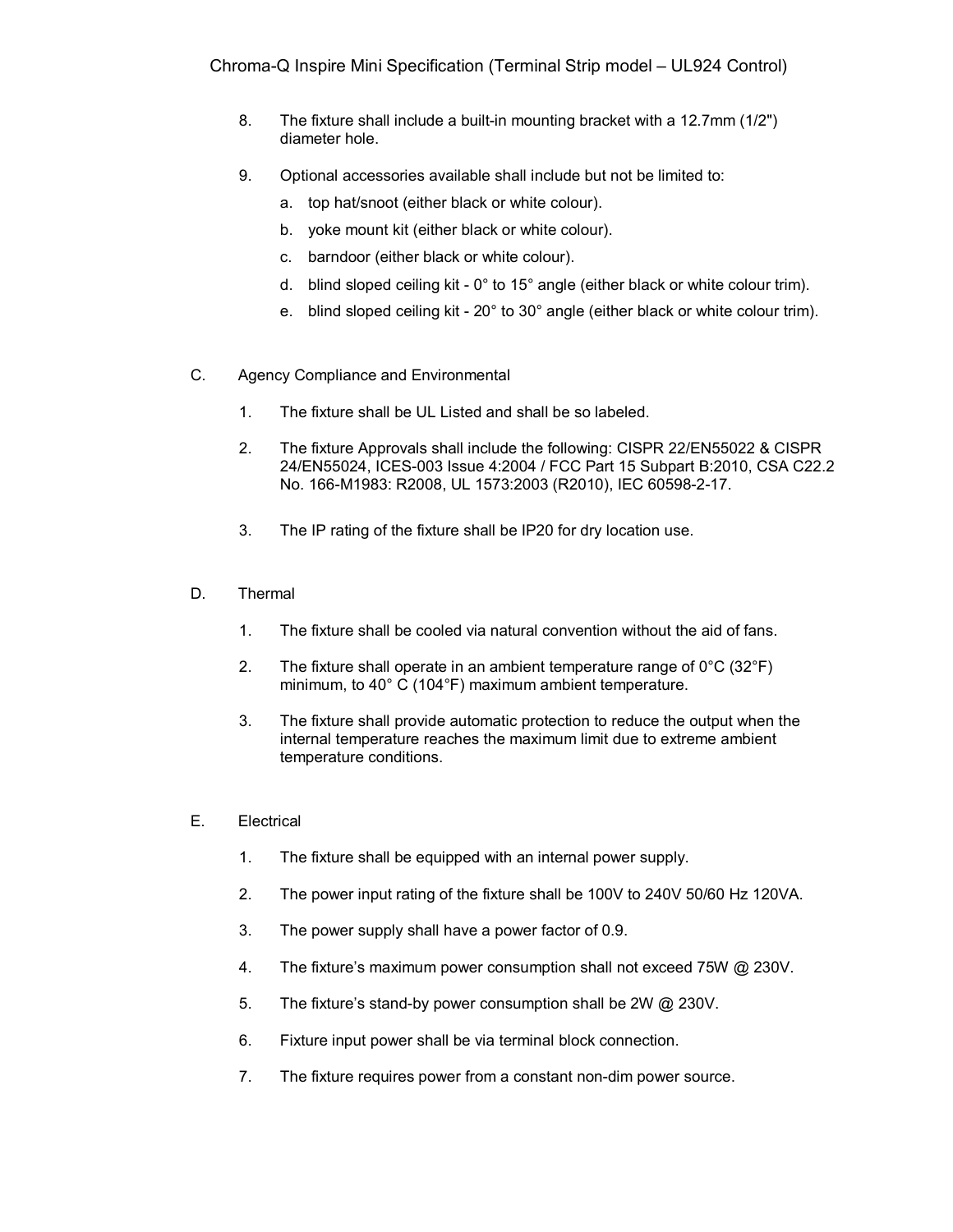- F. Optical
	- 1. The fixture shall incorporate fully homogenized colour mixing optics to eliminate the projection of multiple unsightly colour separation shadows from the different colour sources in the fixture.
	- 2. The fixture shall be supplied with a 65° beam angle lens.
	- 3. The fixture shall provide a smooth and symmetrical uniform wash output.
- G. Light Emitting Diodes
	- 1. The fixture shall have a single visible light source
	- 2. All LEDs used in the fixture shall be of high brightness and proven quality from reputable LED manufacturers.
	- 3. LED systems manufacturers shall utilize an advanced production LED binning process to maintain LED color consistency.
	- 4. The colour rendering index of the fixture shall be 90 CRI. Or higher
	- 5. LEDs shall be rated for a 50,000-hour LED life to 70% intensity (L70).
	- 6. The hot lumen output (combined) of the fixture shall be 3,010 lumens.
- H. Dimming
	- 1. The LED system shall be digitally driven using high-speed pulse width modulation (PWM).
	- 2. The fixture shall offer 4 LED scan rate (PWM) frequency modes for compatibility with video broadcast equipment in order to avoid a flickering effect. The LED scan rate frequency modes shall be controlled via the Inspire External Control Box UL924.
	- 3. The dimming curve shall be of theatrical grade for smooth dimming over longer timed fades and at low intensities.
- I. Fixture Control and Configuration via Inspire External Control Box UL924
	- 1. Fixture DMX input control data sent from the Inspire External Control Box UL924 unit shall be via terminal block connection. DMX output control data sent from fixture shall be via terminal block connection.
	- 2. The fixture shall be able to operate via the Inspire External Control Box UL924 in five DMX controlled modes to include:
		- a. RGBW single mode providing 4 channels for red, green, blue, white for each individual fixture in each output of the external control box.